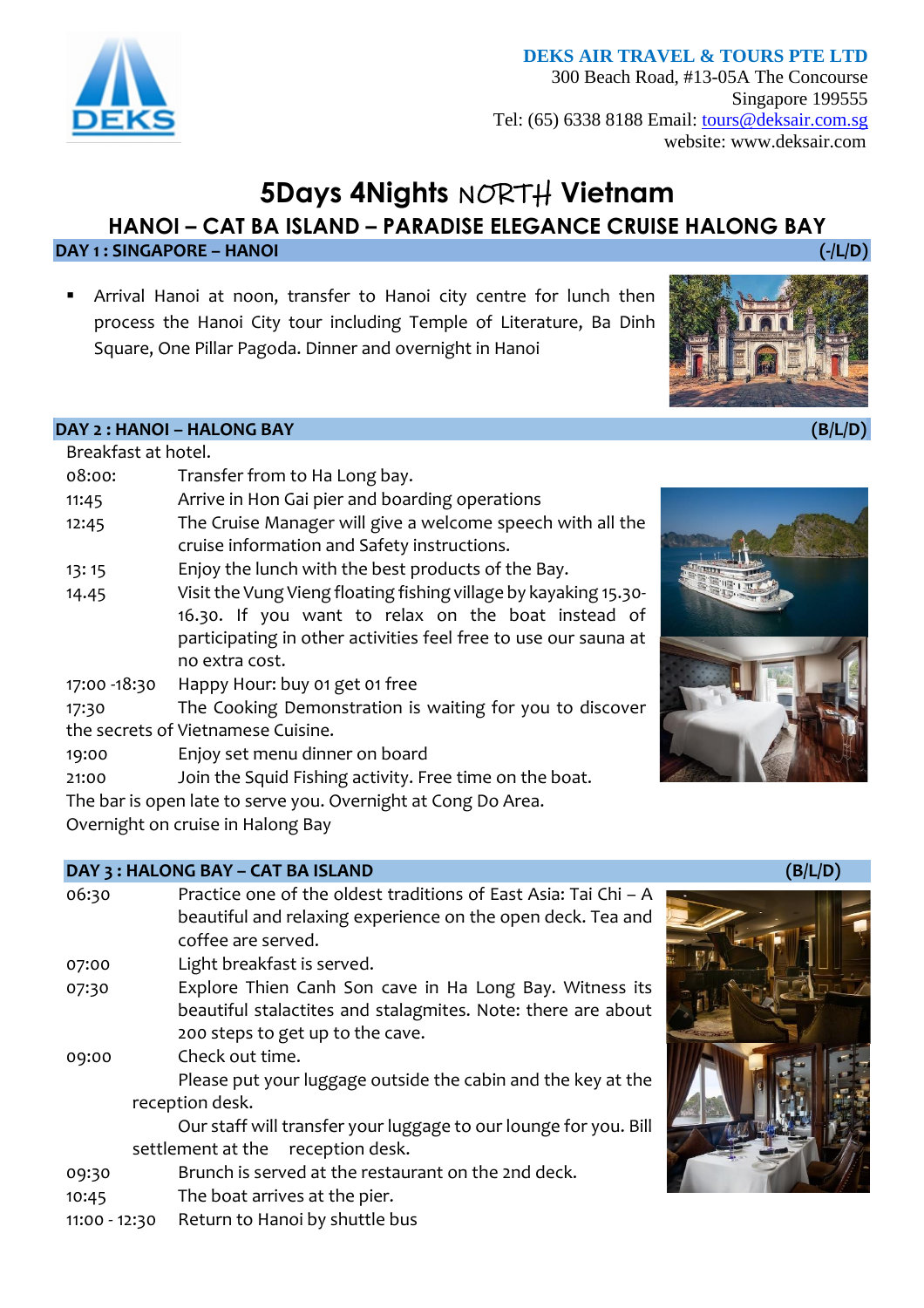\* Payable upon bill settlement and cabin checkout. Program can be changed without prior notice

Disembarking the boat at 11am then transfer to Cat Ba island (Car & Ferry). Late lunch then check-in Flamingo Cat Ba island resort. Enjoy the Onsen or relaxing on the beach. Dinner and Overnight on Cat Ba Island.



### **DAY 4 : CAT BA ISLAND – HANOI (B /L/D)**

Breakfast at hotel. Relax in the morning then transfer back to Hanoi (car & ferry) for late lunch with Vietnamese noodles.

Afternoon visit Hoan Kiem lake, Hanoi Old Quarter. Free for walking and shopping at Hanoi Old Quarter. After dinner back to hotel. Overnight at Hanoi.



# **DAY 5 : HANOI – SINGAPORE (B /-/-)**

Free at leisure till pick up for your departure flight to Singapore!

Singapore Airlines flight details (For SQ price normally is high compare to Vietnam airlines)

#### SIN-HAN

| .<br>vai             |          | $\sim$ $\sim$ $\sim$ |
|----------------------|----------|----------------------|
| $- -$<br><b>Dall</b> | - -<br>. | --                   |

#### HAN-SIN

| $\bigcap_{103}$<br>້                | Daily | $\sim$ $\sim$ $\sim$ $\sim$<br>.<br>,,,,,,, | 2300<br>$\sim$                               |
|-------------------------------------|-------|---------------------------------------------|----------------------------------------------|
| $\bigcap_{\Delta} \bigcap_{\Delta}$ | Daily | .<br>,,,,                                   | 4740<br>$1$ $\Lambda$ $\Gamma$<br>1 V<br>. . |

# Vietnam Airlines flight details

SIN-HAN-SIN

| N66   | $\overline{\phantom{0}}$<br>$ -$<br>Sun<br><b>Section</b><br>Mon<br>MAP | <b>HANSIN</b> | 4525<br>$\sim$<br>$\sim$ |
|-------|-------------------------------------------------------------------------|---------------|--------------------------|
| 'N661 | $\overline{\phantom{0}}$<br>Sun<br>$\sim$<br>Mon<br>MAG                 | <b>HANSIN</b> | 44E                      |